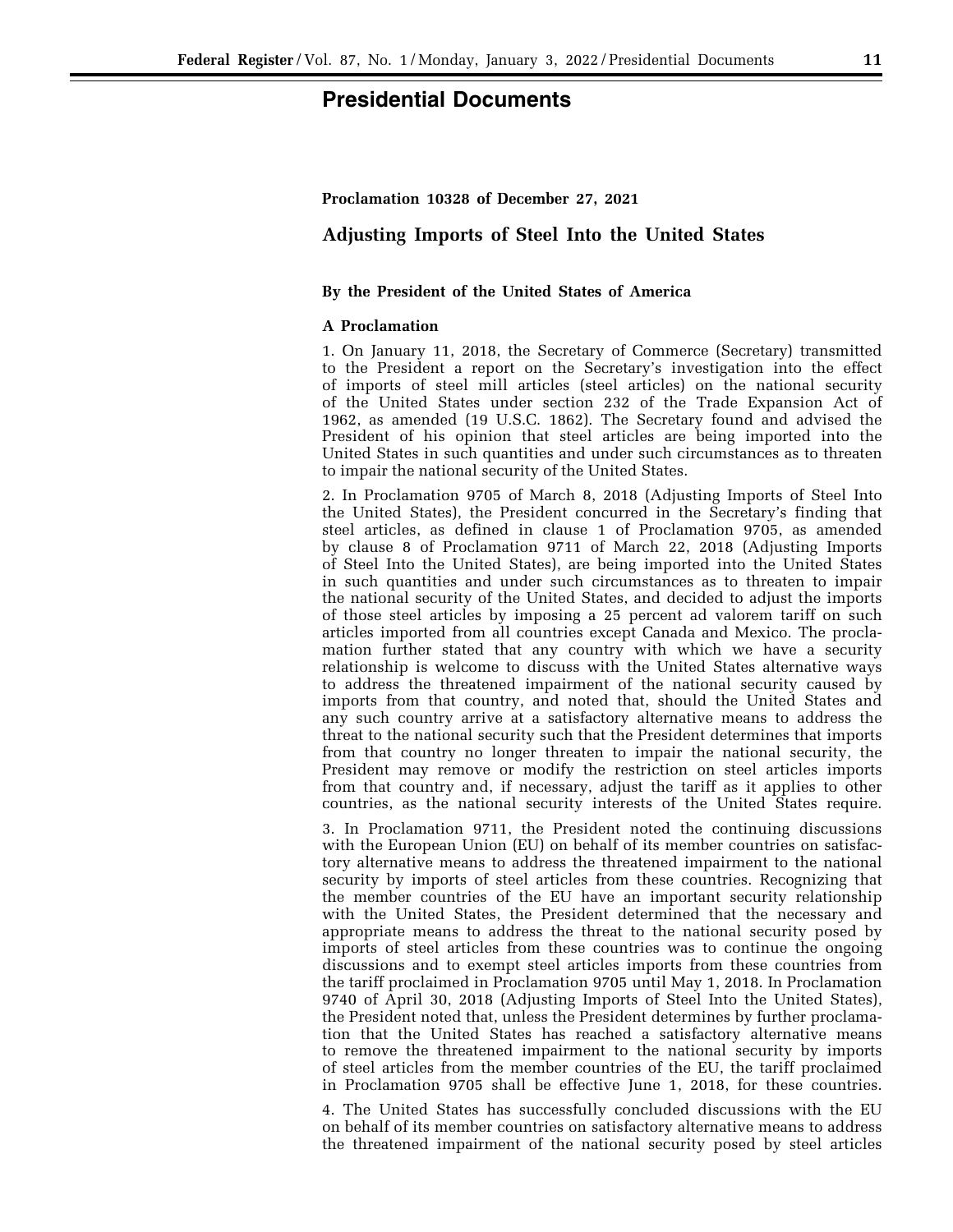imports from the EU. The United States and the EU have agreed to expand coordination involving trade remedies and customs matters, monitor bilateral steel and aluminum trade, cooperate on addressing non-market excess capacity, and annually review their arrangement for alternative means and their ongoing cooperation. In addition, the United States and the EU will seek to conclude, by October 31, 2023, negotiations on global steel and aluminum arrangements to restore market-oriented conditions and support the reduction of carbon intensity of steel and aluminum across modes of production.

5. The United States will implement a number of actions, including a tariff-rate quota that restricts the quantity of steel articles imported into the United States from the EU without the application of the tariff proclaimed in Proclamation 9705. Under the arrangement, steel articles that are melted and poured in the EU are eligible for in-quota treatment. In my judgment, these measures will provide an effective, long-term alternative means to address any contribution by EU steel articles imports to the threatened impairment of the national security by restraining steel articles imports to the United States from the EU, limiting transshipment, discouraging excess steel capacity and production, and strengthening the United States-EU partnership in a fashion that will better enable future arrangements. In light of this agreement, I have determined that specified volumes of eligible steel articles imports from the EU will no longer threaten to impair the national security and have decided to exclude such imports from the EU up to a designated quota from the tariff proclaimed in Proclamation 9705 through December 31, 2023. The United States will monitor the implementation and effectiveness of the tariff-rate quota and other measures agreed upon with the EU in addressing our national security needs, and I may revisit this determination, as appropriate.

6. The alternative means, including the tariff-rate quota, advance the recommendations contained in the Secretary's January 2018 report. The agreedupon aggregate tariff-rate quota volume specified in the agreement between the United States and the EU, totaling 3.3 million metric tons, is consistent with the objective of reaching and maintaining a sufficient capacity utilization rate in the domestic steel industry.

7. The United States also agreed to renew for 2 calendar years all exclusions that were granted and utilized to import steel products tariff-free from the EU in Fiscal Year 2021. These exclusions were granted by the Department of Commerce due to a lack of domestic availability of the specified products in the United States.

8. In light of my determination to adjust the tariff proclaimed in Proclamation 9705 as applied to eligible steel articles imported from the EU, I have considered whether it is necessary and appropriate in light of our national security interests to make any corresponding adjustments to such tariff as it applies to other countries. I have determined that it is necessary and appropriate, at this time, to maintain the current tariff level as it applies to other countries.

9. Section 232 of the Trade Expansion Act of 1962, as amended, authorizes the President to adjust the imports of an article and its derivatives that are being imported into the United States in such quantities or under such circumstances as to threaten to impair the national security.

10. Section 604 of the Trade Act of 1974, as amended (19 U.S.C. 2483), authorizes the President to embody in the Harmonized Tariff Schedule of the United States (HTSUS) the substance of statutes affecting import treatment, and actions thereunder, including the removal, modification, continuance, or imposition of any rate of duty or other import restriction.

NOW, THEREFORE, I, JOSEPH R. BIDEN JR., President of the United States of America, by the authority vested in me by the Constitution and the laws of the United States of America, including section 232 of the Trade Expansion Act of 1962, as amended, section 301 of title 3, United States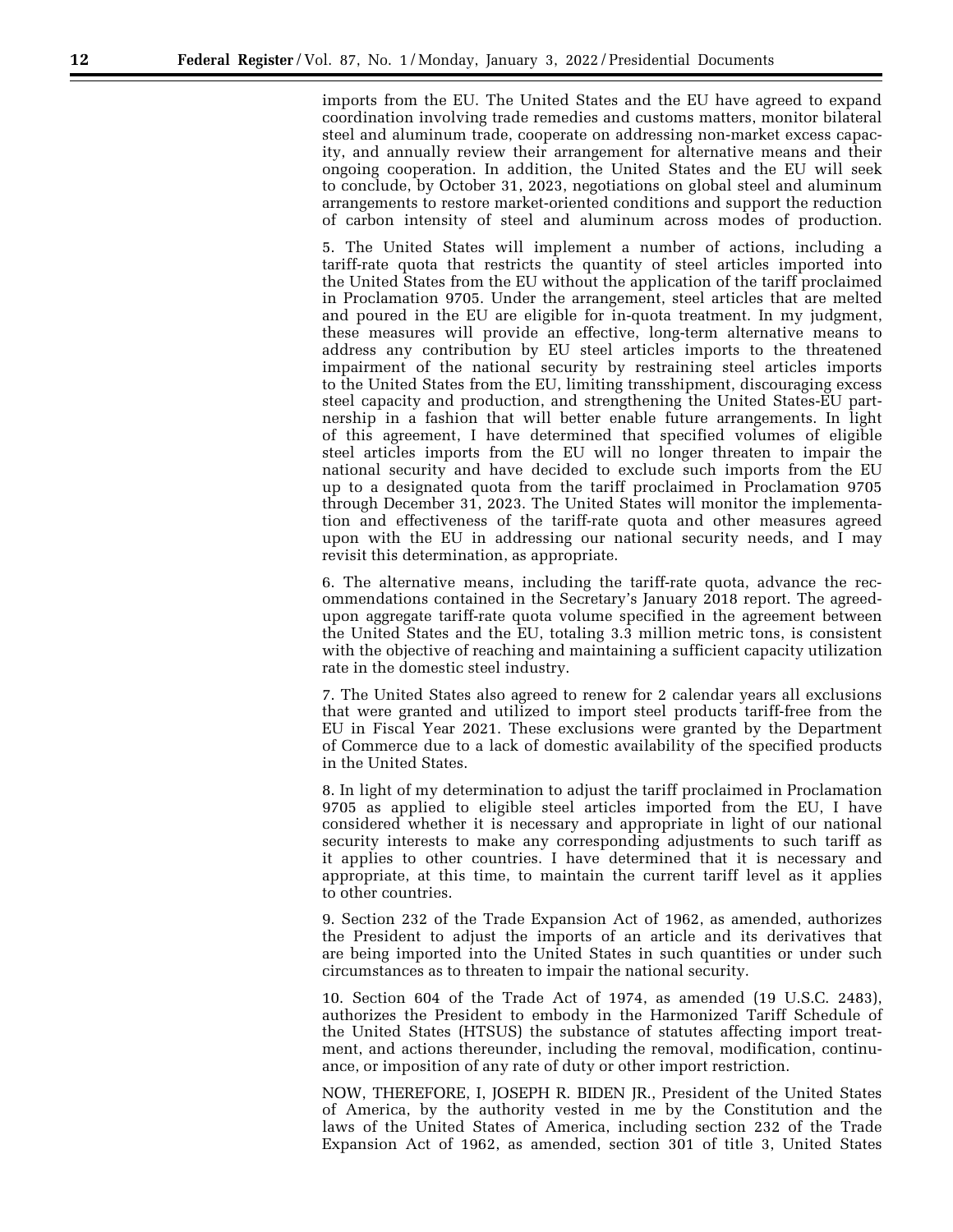Code, and section 604 of the Trade Act of 1974, as amended, do hereby proclaim as follows:

(1) To establish a tariff-rate quota on imports of steel articles from member countries of the EU as set forth in paragraph 5 of this proclamation, U.S. Note 16 of subchapter III of chapter 99 of the HTSUS is amended as provided for in the Annex to this proclamation. Imports of steel articles from member countries of the EU in excess of the tariff-rate quota quantities shall remain subject to the duties imposed by clause 2 of Proclamation 9705, as amended. The Secretary, in consultation with the United States Trade Representative and the Secretary of Homeland Security, shall recommend to the President, as warranted, updates to the in-quota volumes contained in the Annex to this proclamation.

(2) Clause 2 of Proclamation 9705, as amended, is revised to read as follows:

''(2)(a) In order to establish certain modifications to the duty rate on imports of steel articles, subchapter III of chapter 99 of the HTSUS is modified as provided in the Annex to this proclamation and any subsequent proclamations regarding such steel articles.

(b) Except as otherwise provided in this proclamation, or in notices published pursuant to clause 3 of this proclamation, all steel articles imports covered by heading 9903.80.01, in subchapter III of chapter 99 of the HTSUS, shall be subject to an additional 25 percent ad valorem rate of duty with respect to goods entered for consumption, or withdrawn from warehouse for consumption, as follows: (i) on or after 12:01 a.m. eastern daylight time on March 23, 2018, from all countries except Argentina, Australia, Brazil, Canada, Mexico, South Korea, and the member countries of the European Union; (ii) on or after 12:01 a.m. eastern daylight time on June 1, 2018, from all countries except Argentina, Australia, Brazil, and South Korea; (iii) on or after 12:01 a.m. eastern daylight time on August 13, 2018, from all countries except Argentina, Australia, Brazil, South Korea, and Turkey; (iv) on or after 12:01 a.m. eastern daylight time on May 20, 2019, from all countries except Argentina, Australia, Brazil, South Korea, and Turkey; (v) on or after 12:01 a.m. eastern daylight time on May 21, 2019, from all countries except Argentina, Australia, Brazil, Canada, Mexico, and South Korea; and (vi) on or after 12:01 a.m. eastern standard time on January 1, 2022, from all countries except Argentina, Australia, Brazil, Canada, Mexico, and South Korea, and except the member countries of the European Union through 11:59 p.m. eastern standard time on December 31, 2023, for steel articles covered by headings 9903.80.65 through 9903.81.19, inclusive. Further, except as otherwise provided in notices published pursuant to clause 3 of this proclamation, all steel articles imports from Turkey covered by heading 9903.80.02, in subchapter III of chapter 99 of the HTSUS, shall be subject to a 50 percent ad valorem rate of duty with respect to goods entered for consumption, or withdrawn from warehouse for consumption, on or after 12:01 a.m. eastern daylight time on August 13, 2018, and prior to 12:01 a.m. eastern daylight time on May 21, 2019. All steel articles imports covered by heading 9903.80.61, in subchapter III of chapter 99 of the HTSUS, shall be subject to the additional 25 percent ad valorem rate of duty established herein with respect to goods entered for consumption, or withdrawn from warehouse for consumption, on or after 12:01 a.m. eastern time on the date specified in a determination by the Secretary granting relief. These rates of duty, which are in addition to any other duties, fees, exactions, and charges applicable to such imported steel articles, shall apply to imports of steel articles from each country as specified in the preceding three sentences''.

(3) The first two sentences of clause 1 of Proclamation 9980 of January 24, 2020 (Adjusting Imports of Derivative Aluminum Articles and Derivative Steel Articles Into the United States), are revised to read as follows:

''In order to establish increases in the duty rate on imports of certain derivative articles, subchapter III of chapter 99 of the HTSUS is modified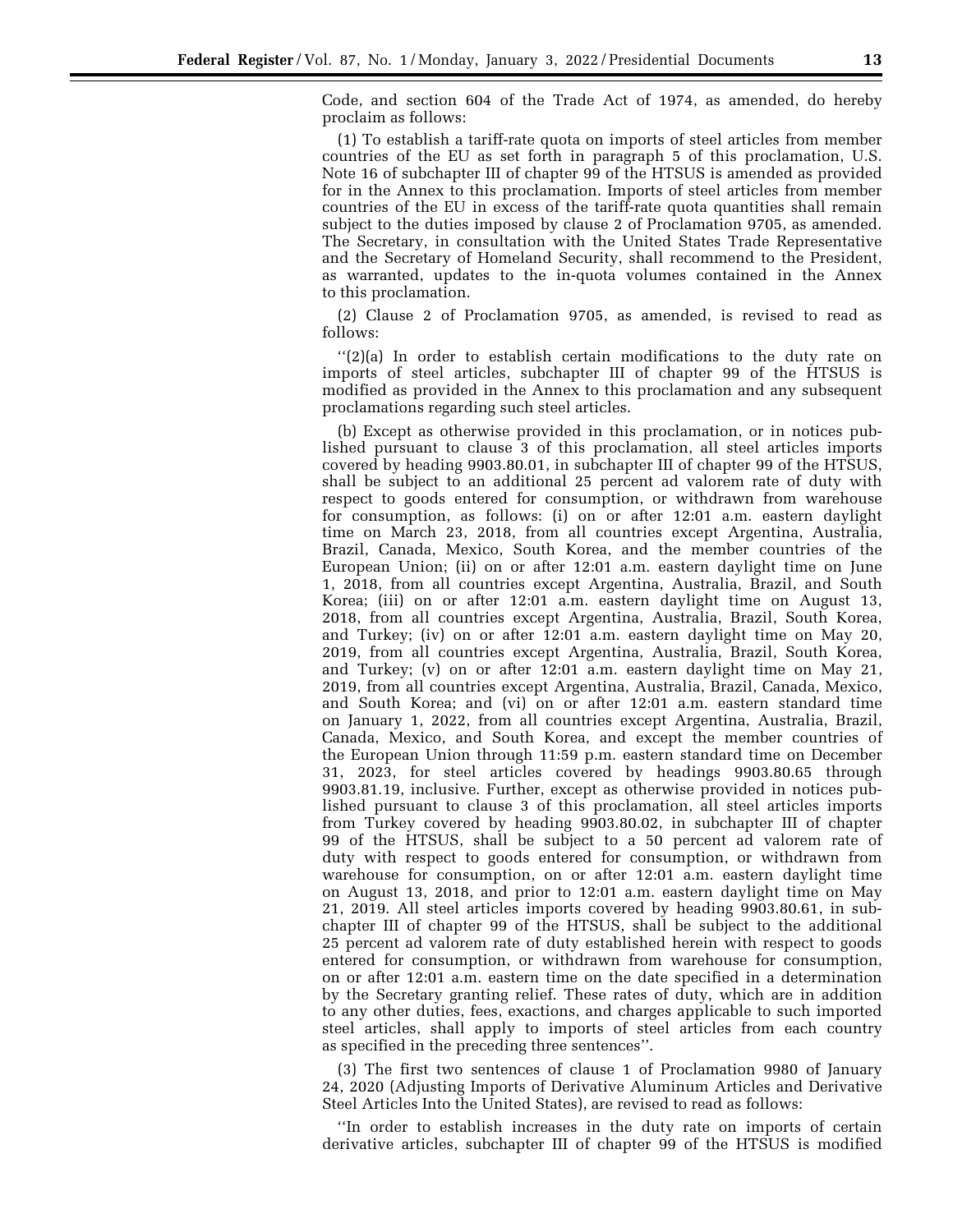as provided in Annex I and Annex II to this proclamation. Except as otherwise provided in this proclamation, all imports of derivative aluminum articles specified in Annex I to this proclamation shall be subject to an additional 10 percent ad valorem rate of duty, and all imports of derivative steel articles specified in Annex II to this proclamation shall be subject to an additional 25 percent ad valorem rate of duty, with respect to goods entered for consumption, or withdrawn from warehouse for consumption, as follows: (i) on or after 12:01 a.m. eastern standard time on February 8, 2020, these rates of duty, which are in addition to any other duties, fees, exactions, and charges applicable to such imported derivative aluminum articles or steel articles, shall apply to imports of derivative aluminum articles described in Annex I to this proclamation from all countries except Argentina, the Commonwealth of Australia (Australia), Canada, and the United Mexican States (Mexico) and to imports of derivative steel articles described in Annex II to this proclamation from all countries except Argentina, Australia, Brazil, Canada, Mexico, and South Korea and; (ii) on or after 12:01 a.m. eastern standard time on January 1, 2022, these rates of duty, which are in addition to any other duties, fees, exactions, and charges applicable to such imported derivative aluminum articles or steel articles, shall apply to imports of derivative aluminum articles described in Annex I to this proclamation from all countries except Argentina, Australia, Canada, the member countries of the European Union and Mexico and to imports of derivative steel articles described in Annex II to this proclamation from all countries except Argentina, Australia, Brazil, Canada, the member countries of the European Union, Mexico, and South Korea.''

(4) Steel eligible for treatment under clause 1 of this proclamation must be melted and poured in a member country of the EU in order to receive such treatment. The Secretary, in consultation with the Secretary of Homeland Security and the United States Trade Representative, is authorized to take such actions as are necessary to ensure compliance with this requirement. Failure to comply could result in applicable remedies such as the collection of the tariff set forth in clause 2 of Proclamation 9705, or penalties under United States law.

(5) Steel articles from a member country of the EU imported under an exclusion granted pursuant to clause 3 of Proclamation 9705, as amended, shall not count against the in-quota volume of the tariff-rate quota established in clause 1 of this proclamation.

(6) The Secretary is directed to renew all utilized exclusions granted pursuant to clause 3 of Proclamation 9705, as amended, in Fiscal Year 2021 (October 1, 2020, through September 30, 2021), for the import of steel articles from one or more member countries of the EU for a period of 2 years from the date of this proclamation. The renewed exclusions shall be for an annual volume equal to that volume imported from a member country of the EU pursuant to the exclusion in Fiscal Year 2021. The Secretary shall communicate to U.S. Customs and Border Protection of the Department of Homeland Security the exclusions and the volumes of steel articles from member countries of the EU that are allowed under this provision. The Secretary shall, by publication on the Internet, or by other means, inform importers of the availability and volume of exclusions renewed by this provision. This provision does not alter or modify in any way the ability of importers to seek additional exclusions in accordance with clause 3 of Proclamation 9705, as amended, and as implemented by the Department of Commerce, for the import of steel articles from a member country of the EU.

(7) The Secretary shall, within 45 days of the issuance of this proclamation, publish in the *Federal Register* a notice seeking comments from interested parties on the exclusion process as set forth in Supplement No. 1 to part 705 of title 15 of the Code of Federal Regulations. Issues to be included for comment should include the responsiveness of the exclusion process to market demand and enhanced consultation with United States firms and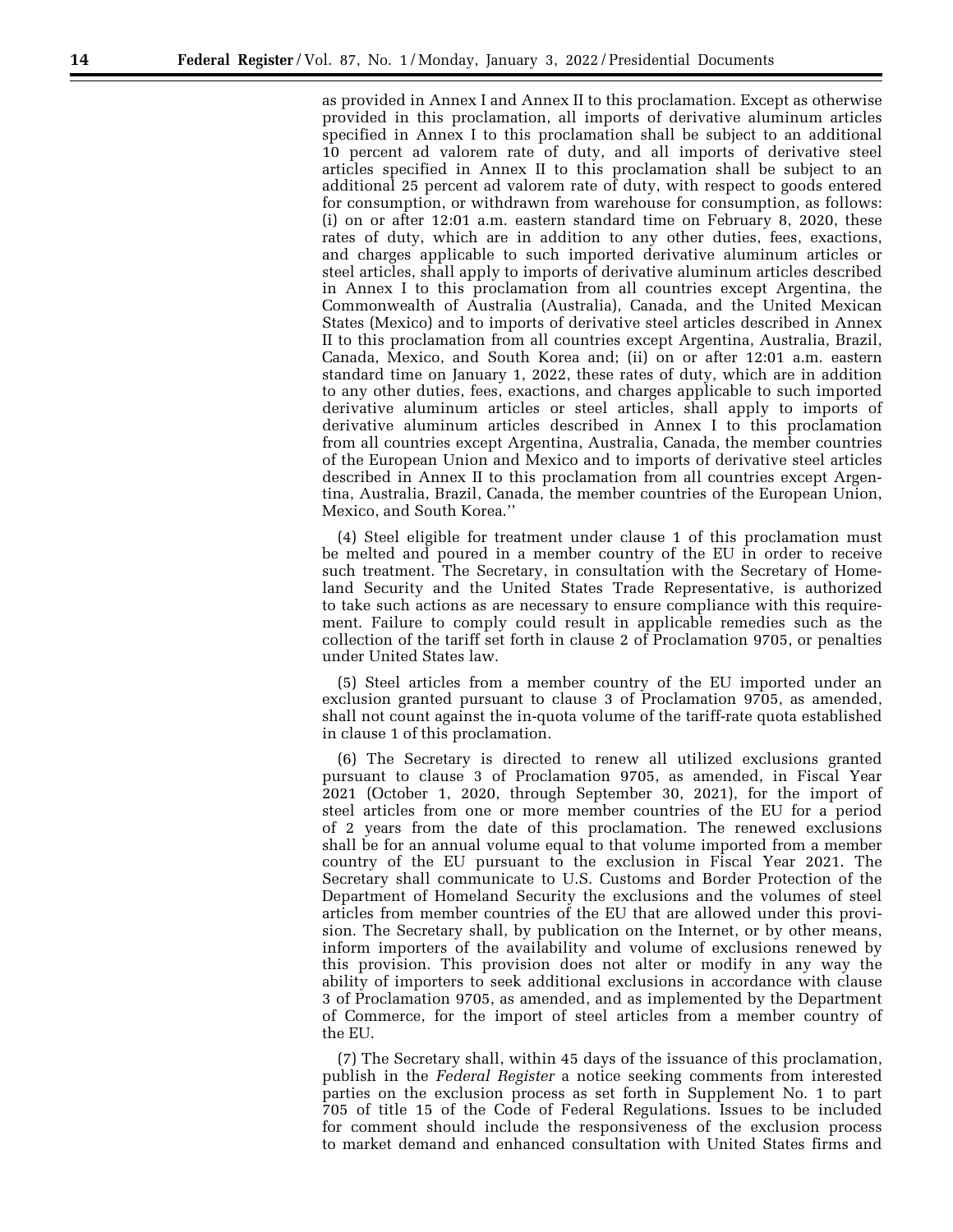labor organizations. Within 60 days of the close of the comment period of the notice, the Secretary shall issue a proposed regulation revising the exclusion process as deemed appropriate following consideration of such comments. In carrying out the review of the exclusion process, the Secretary shall review whether the criteria for review of exclusion requests in clause 3 of Proclamation 9705 that the ''steel article determined not to be produced in the United States in a sufficient and reasonably available amount or of a satisfactory quality and is also authorized to provide such relief based upon specific national security considerations'' and clause 3 of Proclamation 9704 that the ''aluminum article determined not to be produced in the United States in a sufficient and reasonably available amount or of a satisfactory quality and is also authorized to provide such relief based upon specific national security considerations'' continues to be the appropriate criterion for making determinations. The Secretary is authorized to make such changes to the criteria as the Secretary deems necessary and shall issue a final rule implementing such changes within 60 days of the comment period on the proposed regulation.

(8) The Secretary, in coordination with the Secretary of State and the heads of other executive departments and agencies as necessary, shall establish a process to assist United States steel and aluminum consumers in identifying suppliers in those trading partners with which the United States has negotiated an arrangement under section 232 of the Trade Expansion Act of 1962, as amended, that can provide the relevant product.

(9) On a regular basis, the Department of Commerce shall publish on its website the volume of steel articles imported under exclusions issued pursuant to clause 3 of Proclamation 9705, as amended.

(10) The modifications to the HTSUS made by clause 1 of this proclamation shall be effective with respect to goods entered for consumption, or withdrawn from warehouse for consumption, on or after 12:01 a.m. eastern standard time on January 1, 2022, and shall continue in effect, unless such actions are expressly reduced, modified, or terminated.

(11) Any imports of steel articles from the member countries of the EU that were admitted into a United States foreign trade zone under ''privileged foreign status'' as defined in 19 CFR 146.41, prior to 12:01 a.m. eastern standard time on January 1, 2022, shall be subject upon entry for consumption made on or after 12:01 a.m. eastern standard time on January 1, 2022, to the provisions of the tariff-rate quota in effect at the time of the entry for consumption.

(12) Any provision of previous proclamations and Executive Orders that is inconsistent with the actions taken in this proclamation is superseded to the extent of such inconsistency.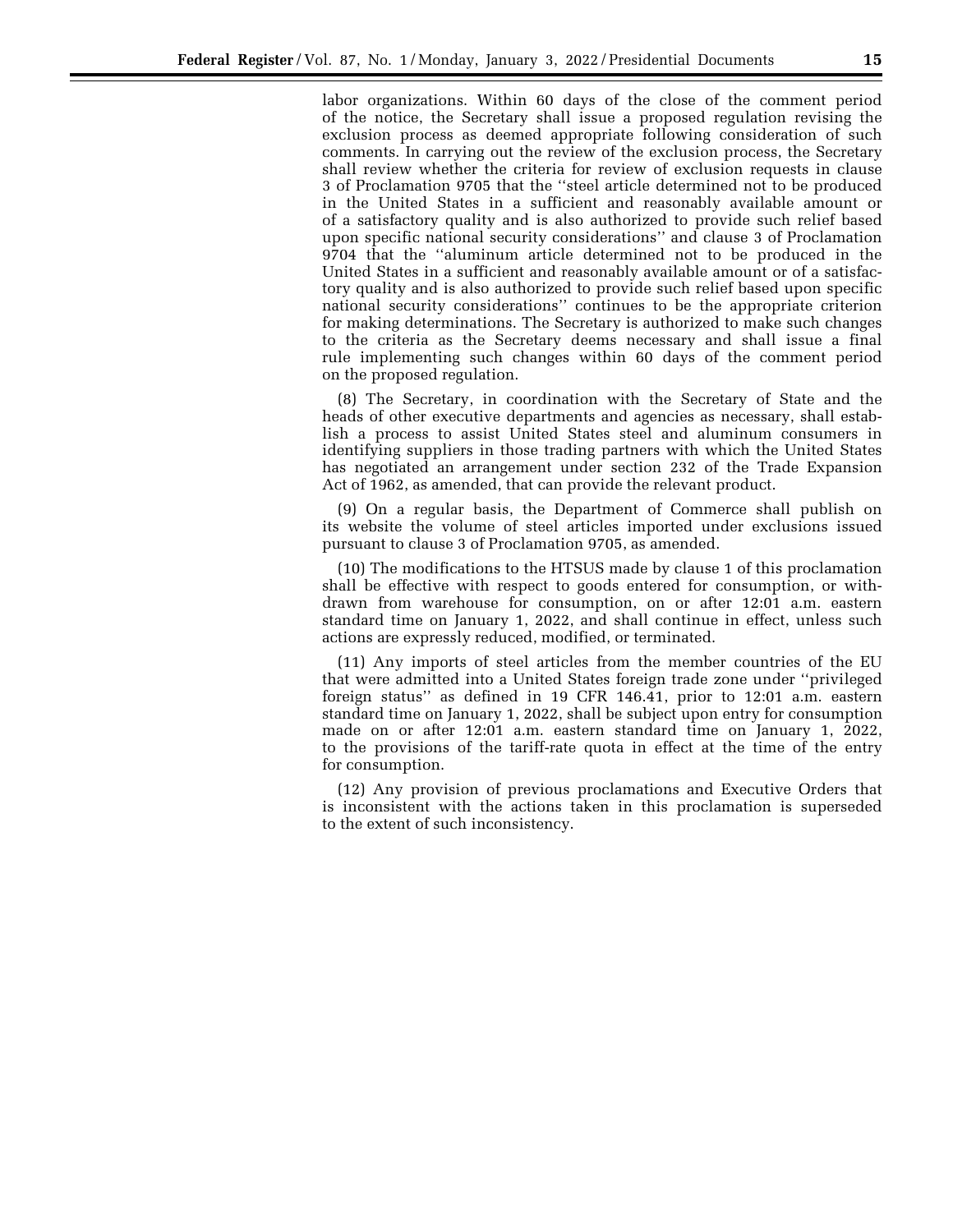IN WITNESS WHEREOF, I have hereunto set my hand this twenty-seventh day of December, in the year of our Lord two thousand twenty-one, and of the Independence of the United States of America the two hundred and forty-sixth.

R. Beder.J.

Billing code 3395–F2–P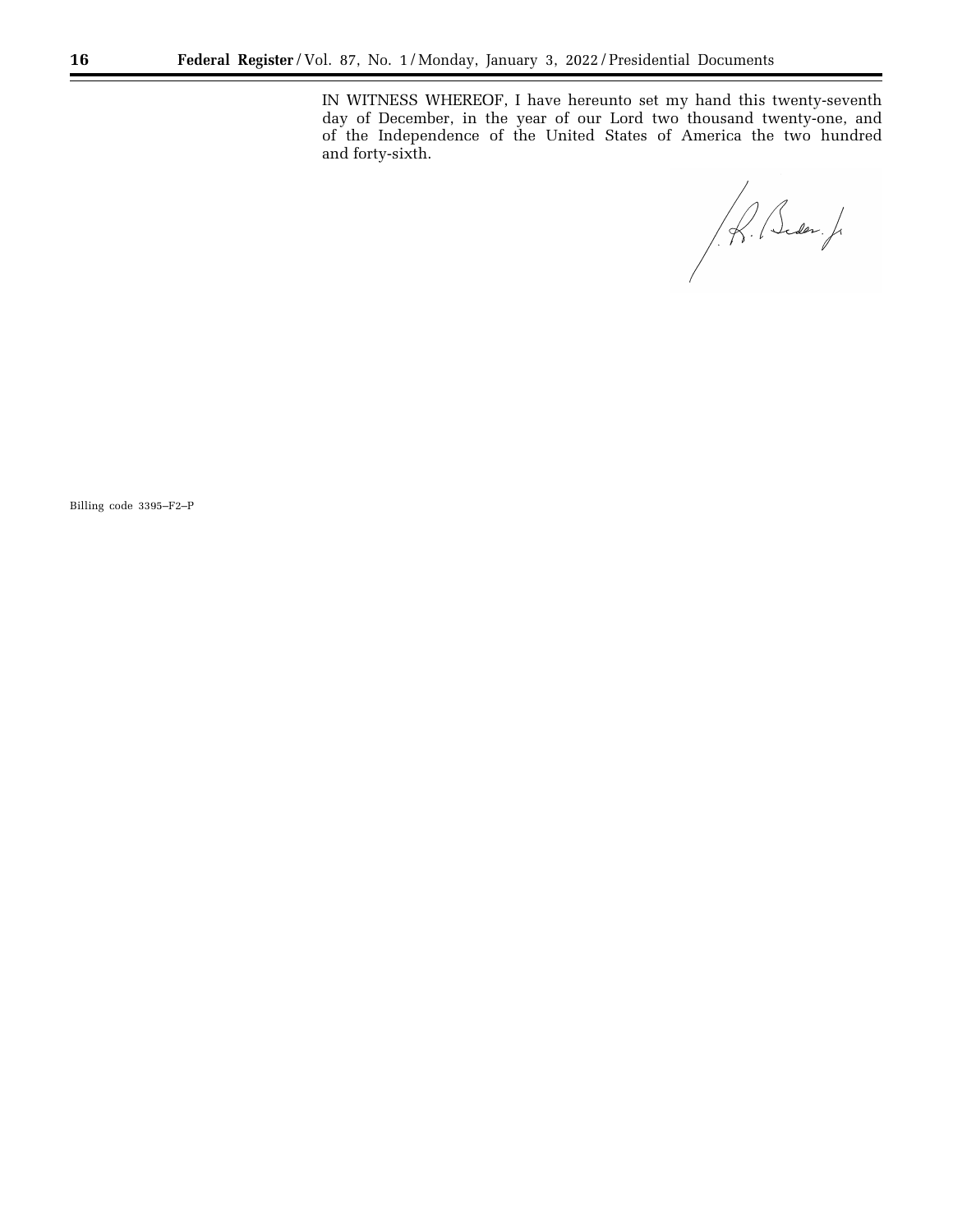## **ANNEX**

## **TO MODIFY CERTAIN PROVISIONS OF CHAPTER 99 OF THE HARMONIZED TARIFF SCHEDULE OF THE UNITED STATES**

Effective with respect to goods entered, or withdrawn from warehouse for consumption, on or after 12:01 a.m. eastern standard time on January 1, 2022, subchapter Ill of chapter 99 of the Harmonized Tariff Schedule of the United States (HTS) is modified as follows, with the material in the new tariff provisions inserted in the columns labeled "Heading/Subheading", "Article Description", "Rates of Duty 1-General", "Rates of Duty 1-Special," and "Rates of Duty 2", respectively:

1. The text of the first sentence of subdivision (a)(i) of U.S. note 16 to such subchapter is modified to read as follows:

"Heading 9903.80.01 provides the ordinary customs duty treatment of iron or steel products of all countries-

(i) other than products of the United States, or

(ii) other than products of countries expressly exempt therefrom, pursuant to the article description of such heading and the terms of subdivisions (e) or (f) of this note, and

other than any iron or steel products of specified countries allowed to enter under a tariff-rate quota established for any such country under the terms of this note."

2. The text of subdivision (b) of such U.S. note 16 is modified by adding below clause (b)(v) the sentence "Any reference above to iron or steel products classifiable in any heading or subheading of chapter 72 or 73, as the case may be, shall mean that any good provided for in the article description of such heading or subheading and of all its subordinate provisions (both legal and statistical) is covered by the provisions of this note and related tariff provisions." The text of subdivisions (b) and (d) of such U.S. note 16 are each modified by deleting "heading 9903.80.01" and by inserting in lieu thereof "heading 9903.80.01 and subheadings 9903.80.05 through 9903.80.58 and 9903.80.65 through 9903.81.19, inclusive,".

3. The following new subdivision (f) is hereby inserted at the end of such U.S. note 16:

"(f) Subheadings 9903.80.65 through 9903.81.19, inclusive, set forth the ordinary customs duty treatment for the iron or steel products (as enumerated in subdivision (b) of this note) of any member country of the European Union enumerated in this subdivision. The aggregate annual import volume under subheadings 9903.80.65 through 9903.81.19 shall be limited to 3,300,170 metric tons. Subheadings 9903.80.65 through 9903.81.19 shall also be subject to any aggregate annual quantity established for each such subheading, including any allocations or other limitations that may be announced, all as set forth on the Internet site of the Department of Commerce at the following link: [\[https://bis.doc.gov/232-steel\].](https://bis.doc.gov/232-steel) No such country shall be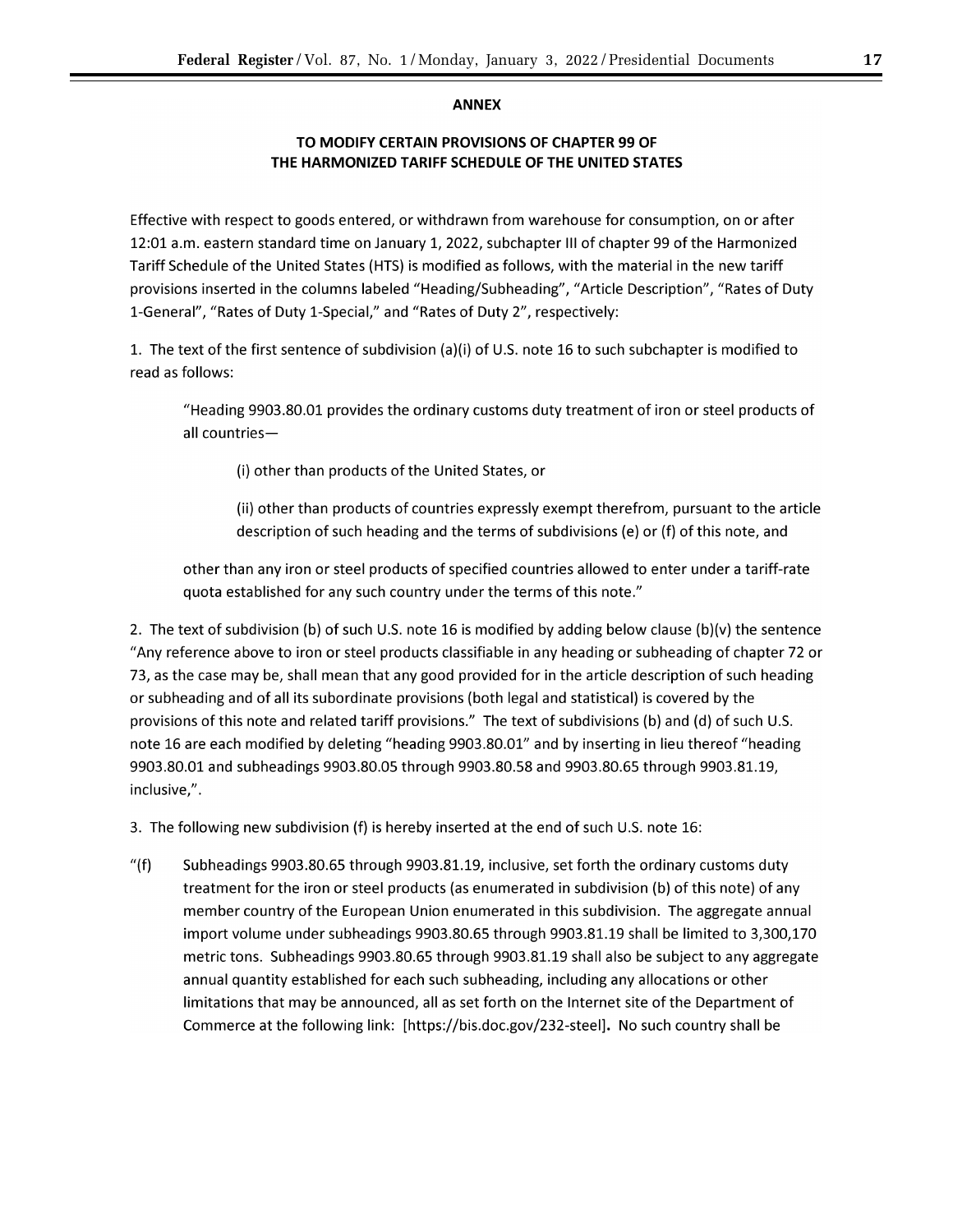allowed to import an aggregate quantity under any such subheading during any of the periods January through March, April through June, July through September or October through December in any year that is in excess of the quantity that is allocated to such country by the Department of Commerce, as set forth on the Internet site of such Department as noted herein. The Department of Commerce is authorized to carry forward any unused quantity of such product from one or more such countries from the first quarter of any calendar year to the third quarter of such year, or from the second quarter of any calendar year to the fourth quarter of such year. Entries of any product of any such member country that may be described in an exclusion granted by the Department of Commerce shall be eligible to utilize such exclusion upon proper claim therefor, and such entries shall not be counted against the annual aggregate quantitative limitation set forth in this subdivision.

The member countries of the European Union that are covered by this subdivision and by heading 9903.80.03 and subheadings 9903.80.65 through 9903.81.19 shall include the following: Austria, Belgium, Bulgaria, Croatia, Cyprus, Czechia (Czech Republic), Denmark, Estonia, Finland, France, Germany, Greece, Hungary, Ireland, Italy, Latvia, Lithuania, Luxembourg, Malta, Netherlands, Poland, Portugal, Romania, Slovakia, Slovenia, Spain, Sweden."

4. The article description of heading 9903.80.01 is modified by inserting after "of South Korea," the phrase "of member countries of the European Union specified in subdivision (f) of such U.S. note 16, under any provisions that may be established by the Department of Commerce under such U.S. note 16,".

5. The article description of heading 9903.80.03 is modified by adding after "of South Korea," the phrase "of member countries of the European Union enumerated in note 16(f) to this subchapter,".

[Continues on next page]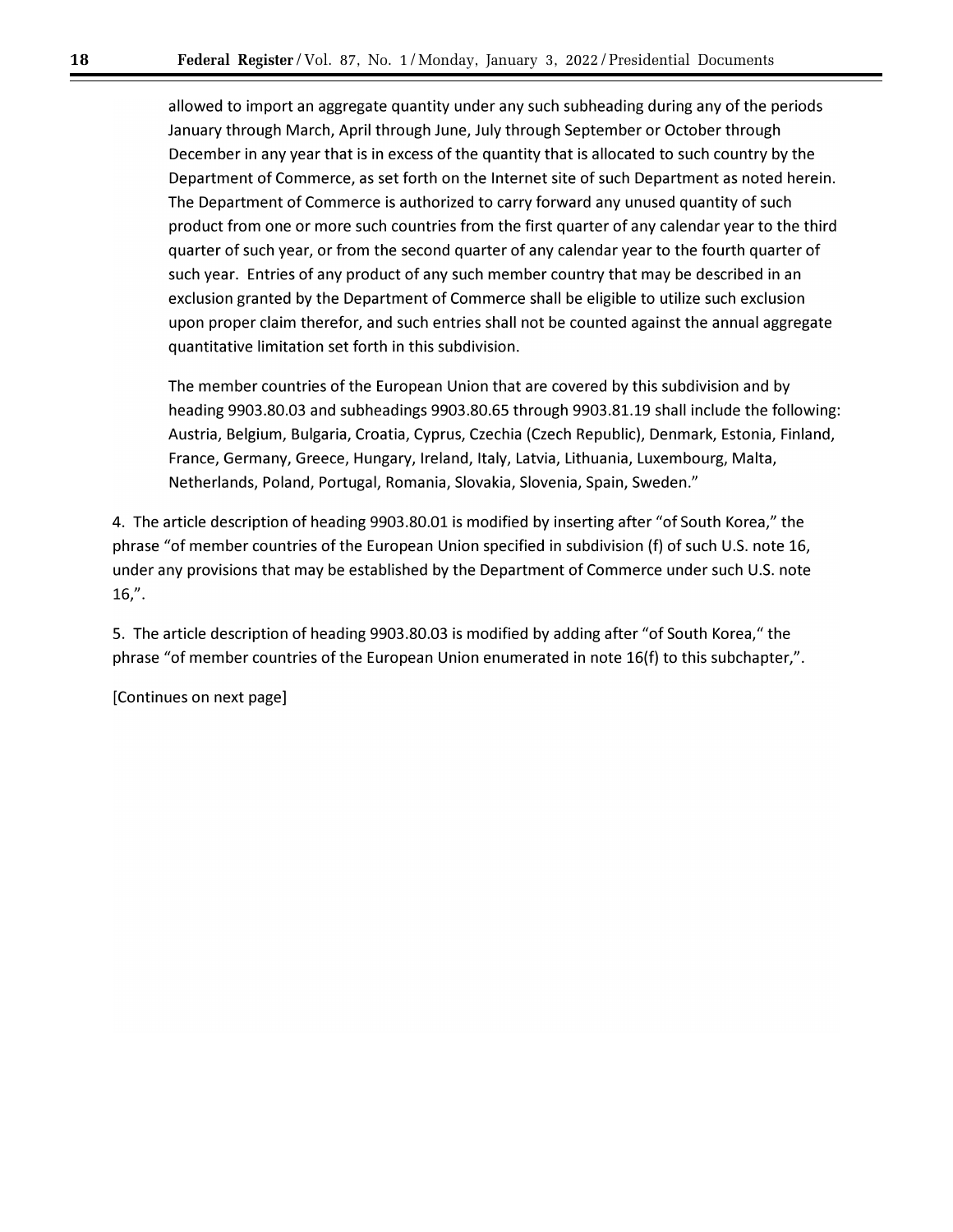6. The following new subheadings and superior text thereto are inserted in numerical sequence in subchapter Ill of chapter 99:

|                               |                                                                |              | <b>Rates of Duty</b> |                |
|-------------------------------|----------------------------------------------------------------|--------------|----------------------|----------------|
| Heading/<br><b>Subheading</b> | Article description                                            | $\mathbf{1}$ |                      | $\overline{2}$ |
|                               |                                                                | General      | Special              |                |
|                               | "Iron or steel products of member countries of the             |              |                      |                |
|                               | European Union enumerated in U.S. note 16(f) to this           |              |                      |                |
|                               | subchapter, if entered in aggregate quantities prescribed in   |              |                      |                |
|                               | subdivision (f) of such note for any calendar year starting on |              |                      |                |
|                               | January 1, 2022, and for any portion thereof as prescribed in  |              |                      |                |
|                               | such subdivision (f):                                          |              |                      |                |
| 9903.80.65                    | Hot-rolled sheet (provided for in subheading                   |              |                      |                |
|                               | 7208.10.60, 7208.26.00, 7208.27.00, 7208.38.00,                |              |                      |                |
|                               | 7208.39.00, 7208.40.60, 7208.53.00, 7208.54.00,                |              |                      |                |
|                               | 7208.90.00, 7225.30.70 or 7225.40.70)                          | Free         |                      |                |
| 9903.80.66                    | Hot-rolled strip (provided for in subheading                   |              |                      |                |
|                               | 7211.19.15, 7211.19.20, 7211.19.30, 7211.19.45,                |              |                      |                |
|                               | 7211.19.60, 7211.19.75, 7226.91.70 or                          |              |                      |                |
|                               |                                                                | Free         |                      |                |
| 9903.80.67                    | Hot-rolled plate, in coils (provided for in subheading         |              |                      |                |
|                               | 7208.10.15, 7208.10.30, 7208.25.30, 7208.25.60,                |              |                      |                |
|                               | 7208.36.00, 7208.37.00, 7211.14.00 (except for                 |              |                      |                |
|                               | statistical reporting number 7211.14.0030 or                   |              |                      |                |
|                               |                                                                | Free         |                      |                |
| 9903.80.68                    | Cold-rolled sheet, provided for in subheading                  |              |                      |                |
|                               | 7209.15.00, 7209.16.00, 7209.17.00, 7209.18.15,                |              |                      |                |
|                               | 7209.18.60, 7209.25.00, 7209.26.00, 7209.27.00,                |              |                      |                |
|                               | 7209.28.00, 7209.90.00, 7210.70.30, 7225.50.70,                |              |                      |                |
|                               |                                                                | Free         |                      |                |
| 9903.80.69                    | Cold-rolled strip (provided for in subheading                  |              |                      |                |
|                               | 7211.23.15, 7211.23.20, 7211.23.30, 7211.23.45,                |              |                      |                |
|                               | 7211.23.60, 7211.29.20, 7211.29.45, 7211.29.60,                |              |                      |                |
|                               | 7211.90.00, 7212.40.10, 7212.40.50, 7226.92.50,                |              |                      |                |
|                               | 7226.92.70, 7226.92.80 or 7226.99.01 (except for               |              |                      |                |
|                               | statistical reporting number 7226.99.0110 or                   |              |                      |                |
|                               |                                                                | Free         |                      |                |
| 9903.80.70                    | Cold-rolled black plate (provided for in subheading            |              |                      |                |
|                               |                                                                | Free         |                      |                |
|                               | $\ddotsc$                                                      |              |                      |                |
| 9903.80.71                    | Plate in cut lengths (provided for in subheading               |              |                      |                |
|                               | 7208.40.30, 7208.51.00, 7208.52.00, 7210.90.10,                |              |                      |                |
|                               | 7211.13.00, 7211.14.00 (except for statistical                 |              |                      |                |
|                               | reporting number 7211.14.0090), 7225.40.30,                    |              |                      |                |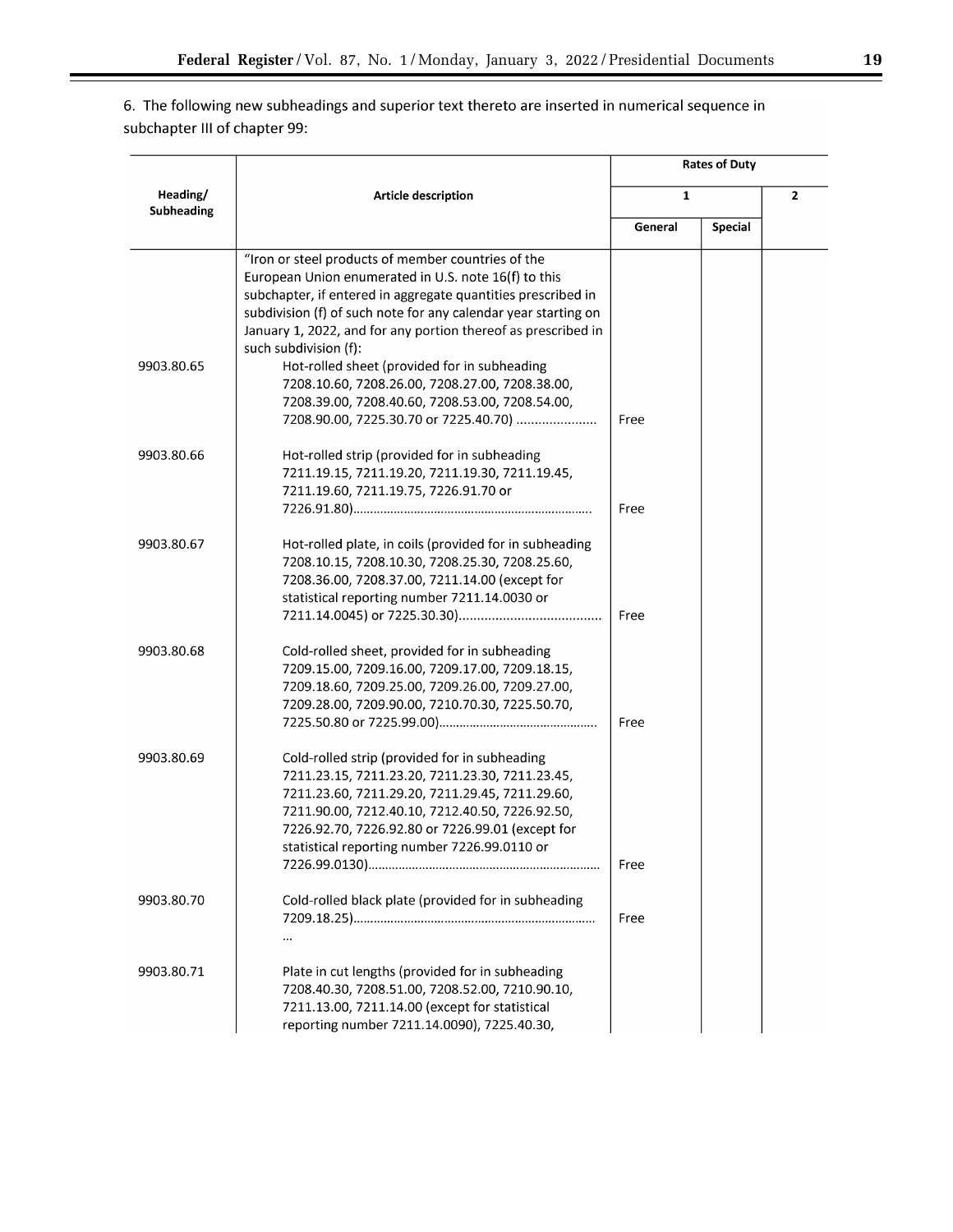▀

|                        |                                                                                                                                                                                                                                                                                                              | <b>Rates of Duty</b> |                |  |                |
|------------------------|--------------------------------------------------------------------------------------------------------------------------------------------------------------------------------------------------------------------------------------------------------------------------------------------------------------|----------------------|----------------|--|----------------|
| Heading/<br>Subheading | Article description                                                                                                                                                                                                                                                                                          | $\mathbf{1}$         |                |  | $\overline{2}$ |
|                        |                                                                                                                                                                                                                                                                                                              | General              | <b>Special</b> |  |                |
|                        |                                                                                                                                                                                                                                                                                                              | Free                 |                |  |                |
| 9903.80.72             | Flat-rolled products, hot-dipped (provided for in<br>subheading 7210.41.00, 7210.49.00, 7210.70.60<br>(except for statistical reporting number 7210.70.6030<br>or 7210.70.6090), 7212.30.10, 7212.30.30,<br>7212.30.50, 7225.92.00 or 7226.99.01 (except for<br>statistical reporting number 7226.99.0110 or | Free                 |                |  |                |
| 9903.80.73             | Flat-rolled products, coated (provided for in<br>subheading 7210.20.00, 7210.61.00, 7210.69.00,<br>7210.70.60 (except for statistical reporting number<br>7210.70.6030 or 7210.70.6060), 7210.90.60,<br>7210.90.90, 7212.50.00 or 7212.60.00)                                                                | Free                 |                |  |                |
| 9903.80.74             | Tin-free steel (provided for in subheading                                                                                                                                                                                                                                                                   | Free                 |                |  |                |
| 9903.80.75             | Tin plate (provided for in subheading 7210.11.00,                                                                                                                                                                                                                                                            | Free                 |                |  |                |
| 9903.80.76             | Silicon electrical steel sheets and strip (provided for in<br>subheading 7225.11.00, 7225.19.00, 7226.11.10,<br>7226.11.90, 7226.19.10 or 7226.19.90)                                                                                                                                                        | Free                 |                |  |                |
| 9903.80.77             | Sheets and strip electrolytically coated or plated with<br>zinc (provided for in subheading 7210.30.00,<br>7210.70.60 (except for statistical reporting number<br>7210.70.6060 or 7210.70.6090), 7212.20.00,<br>7225.91.00 or 7226.99.01 (except for statistical<br>reporting number 7226.99.0130 or         | Free                 |                |  |                |
| 9903.80.78             | Oil country pipe and tube goods (provided for in<br>subheading 7304.23.30, 7304.23.60, 7304.29.10,<br>7304.29.20, 7304.29.31, 7304.29.41, 7304.29.50,<br>7304.29.61, 7305.20.20, 7305.20.40, 7305.20.60,<br>7305.20.80, 7306.29.10, 7306.29.20, 7306.29.31,<br>7306.29.41, 7306.29.60 or 7306.29.81)         | Free                 |                |  |                |
| 9903.80.79             | Line pipe exceeding 406.4 mm in outside diameter<br>(provided for in subheading 7304.19.10 (except for<br>statistical reporting number 7304.19.1020,<br>7304.19.1030, 7304.19.1045 or 7304.19.1060),<br>7304.19.50 (except for statistical reporting number<br>7304.19.5020 or 7304.19.5050), 7305.11.10,    |                      |                |  |                |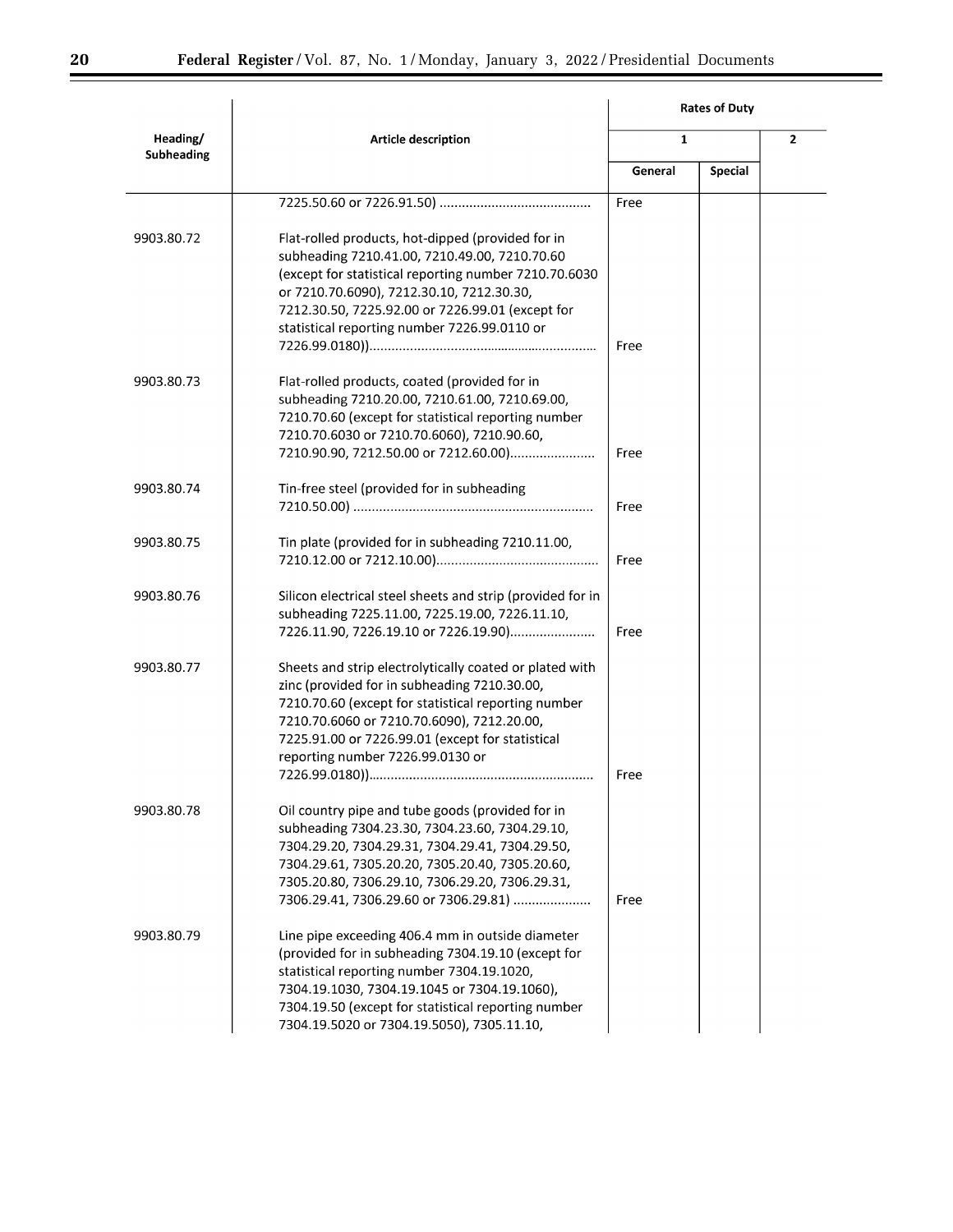|                        |                                                                                                                                                                                                                                                                                                                                                                                                                                                                                                                                                                                    |              | <b>Rates of Duty</b> |                |
|------------------------|------------------------------------------------------------------------------------------------------------------------------------------------------------------------------------------------------------------------------------------------------------------------------------------------------------------------------------------------------------------------------------------------------------------------------------------------------------------------------------------------------------------------------------------------------------------------------------|--------------|----------------------|----------------|
| Heading/<br>Subheading | Article description                                                                                                                                                                                                                                                                                                                                                                                                                                                                                                                                                                | $\mathbf{1}$ |                      | $\overline{2}$ |
|                        |                                                                                                                                                                                                                                                                                                                                                                                                                                                                                                                                                                                    | General      | <b>Special</b>       |                |
|                        | 7305.11.50, 7305.12.10, 7305.12.50, 7305.19.10 or                                                                                                                                                                                                                                                                                                                                                                                                                                                                                                                                  | Free         |                      |                |
| 9903.80.80             | Line pipe not exceeding 406.4 mm in outside<br>diameter (provided for in subheading 7304.19.10<br>(except for statistical reporting number<br>7304.19.1080), 7304.19.50 (except for statistical<br>reporting number 7304.19.5080), 7306.19.10 (except<br>for statistical reporting number 7306.19.1050) or<br>7306.19.51 (except for statistical reporting number                                                                                                                                                                                                                  | Free         |                      |                |
| 9903.80.81             | Other line pipe (provided for in subheading<br>7306.19.10 (except for statistical reporting number<br>7306.19.1010) or 7306.19.51 (except for statistical                                                                                                                                                                                                                                                                                                                                                                                                                          | Free         |                      |                |
| 9903.80.82             | Standard pipe (provided for in subheading 7304.39.00<br>(except for statistical reporting number<br>7304.39.0002, 7304.39.0004, 7304.39.0006,<br>7304.39.0008, 7304.39.0028, 7304.39.0032,<br>7304.39.0040, 7304.39.0044, 7304.39.0052,<br>7304.39.0056, 7304.39.0068 or 7304.39.0072),<br>7304.59.80 (except for statistical reporting number<br>7304.59.8020, 7304.59.8025, 7304.59.8035,<br>7304.59.8040, 7304.59.8050, 7304.59.8055,<br>7304.59.8065 or 7304.59.8070) or 7306.30.50 (except<br>for statistical reporting number 7306.30.5010,<br>7306.30.5015, 7306.30.5020 or | Free         |                      |                |
| 9903.80.83             | Structural pipe and tube (provided for in subheading<br>7304.90.10, 7304.90.30, 7305.31.20, 7305.31.40,<br>7305.31.60 (except for statistical reporting number<br>7305.31.6010), 7306.30.30, 7306.50.30, 7306.61.10,<br>7306.61.30, 7306.69.10 or                                                                                                                                                                                                                                                                                                                                  | Free         |                      |                |
| 9903.80.84             | Mechanical tubing (provided for in subheading<br>7304.31.30, 7304.31.60 (except for statistical<br>reporting number 7304.31.6010), 7304.39.00 (except<br>for statistical reporting number 7304.39.0002,<br>7304.39.0004, 7304.39.0006, 7304.39.0008,<br>7304.39.0016, 7304.39.0020, 7304.39.0024,<br>7304.39.0036, 7304.39.0048, 7304.39.0062,<br>7304.39.0076 or 7304.39.0080), 7304.51.10,<br>7304.51.50 (except for statistical reporting number                                                                                                                                |              |                      |                |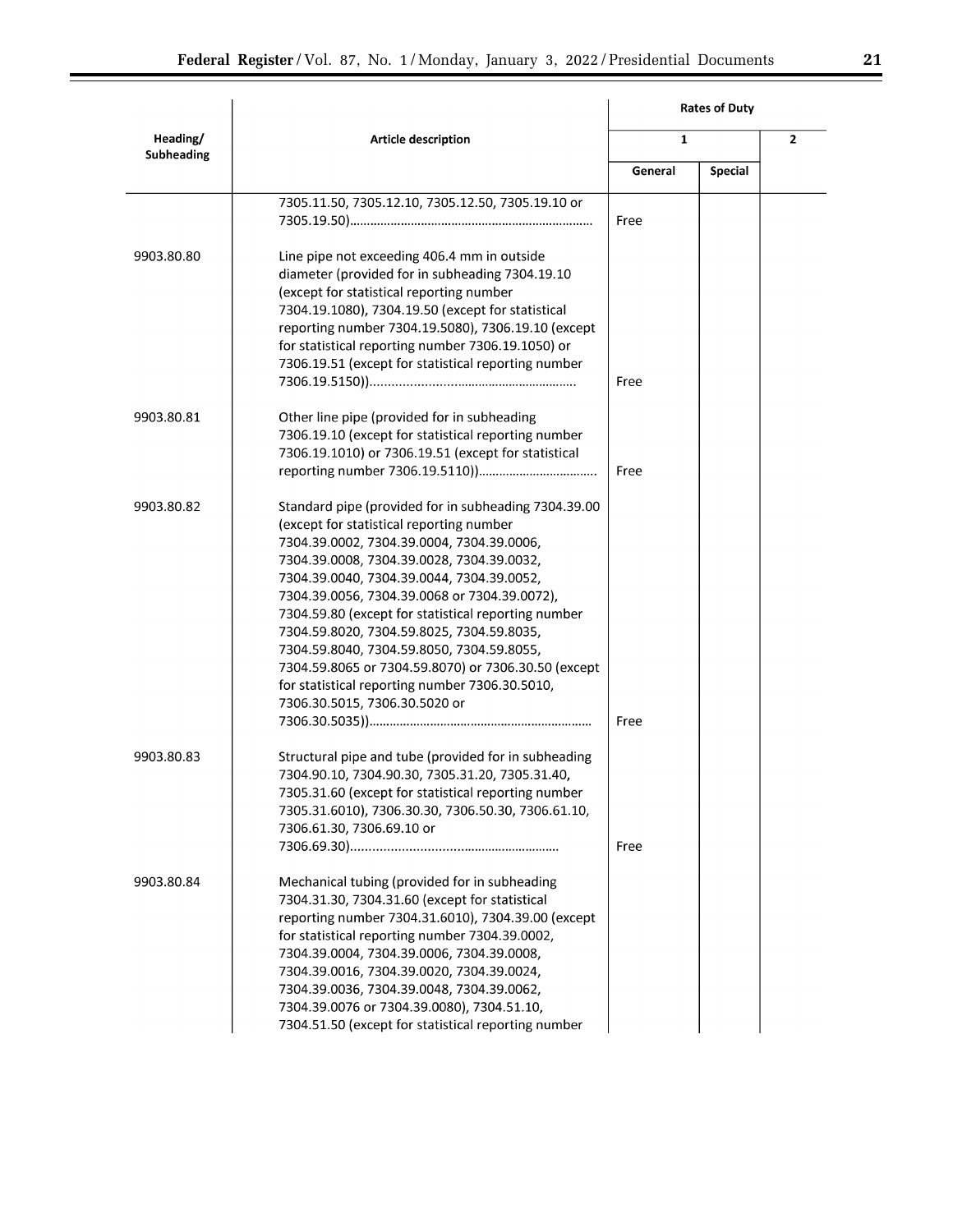▀

|                        |                                                                                                                                                                                                                                                                                                                                                                                                                                                                                                                                                                                                                                                                                                                                                                                                         |              | <b>Rates of Duty</b> |                |
|------------------------|---------------------------------------------------------------------------------------------------------------------------------------------------------------------------------------------------------------------------------------------------------------------------------------------------------------------------------------------------------------------------------------------------------------------------------------------------------------------------------------------------------------------------------------------------------------------------------------------------------------------------------------------------------------------------------------------------------------------------------------------------------------------------------------------------------|--------------|----------------------|----------------|
| Heading/<br>Subheading | Article description                                                                                                                                                                                                                                                                                                                                                                                                                                                                                                                                                                                                                                                                                                                                                                                     | $\mathbf{1}$ |                      | $\overline{2}$ |
|                        |                                                                                                                                                                                                                                                                                                                                                                                                                                                                                                                                                                                                                                                                                                                                                                                                         | General      | <b>Special</b>       |                |
| 9903.80.85             | 7304.51.5005, 7304.51.5015 or 7304.51.5045),<br>7304.59.10, 7304.59.60, 7304.59.80 (except for<br>statistical reporting number 7304.59.8010,<br>7304.59.8015, 7304.59.8030, 7304.59.8045,<br>7304.59.8060 or 7304.59.8080), 7304.90.50,<br>7304.90.70, 7306.30.10, 7306.30.50 (except for<br>statistical reporting number 7306.30.5010,<br>7306.30.5025, 7306.30.5028, 7306.30.5032,<br>7306.30.5040, 7306.30.5055, 7306.30.5085 or<br>7306.30.5090), 7306.50.10, 7306.50.50 (except for<br>statistical reporting number 7306.50.5010),<br>7306.61.50, 7306.61.70 (except for statistical<br>reporting number 7306.61.7030), 7306.69.50 or<br>7306.69.70 (except for statistical reporting number<br>Pressure tubing (provided for in subheading<br>7304.31.60 (except for statistical reporting number | Free         |                      |                |
|                        | 7304.31.6050), 7304.39.00 (except for statistical<br>reporting number 7304.39.0016, 7304.39.0020,<br>7304.39.0024, 7304.39.0028, 7304.39.0032,<br>7304.39.0036, 7304.39.0040, 7304.39.0044,<br>7304.39.0048, 7304.39.0052, 7304.39.0056,<br>7304.39.0062, 7304.39.0068, 7304.39.0072,<br>7304.39.0076 or 7304.39.0080), 7304.51.50 (except<br>for statistical reporting number 7304.51.5005 or<br>7304.51.5060), 7304.59.20, 7306.30.50 (except for<br>statistical reporting number 7306.30.5015,<br>7306.30.5020, 7306.30.5025, 7306.30.5028,<br>7306.30.5032, 7306.30.5035, 7306.30.5040,<br>7306.30.5055, 7306.30.5085 or 7306.30.5090) or<br>7306.50.50 (except for statistical reporting number<br>7306.50.5030, 7306.50.5050 or                                                                   | Free         |                      |                |
| 9903.80.86             | Tubes or pipes for piling (provided for in subheading                                                                                                                                                                                                                                                                                                                                                                                                                                                                                                                                                                                                                                                                                                                                                   | Free         |                      |                |
| 9903.80.87             | Pipes and tubes, not specially provided for (provided<br>for in subheading 7304.51.50 (except for statistical<br>reporting number 7304.51.5015, 7304.51.5045 or<br>7304.51.5060), 7305.90.10, 7305.90.50, 7306.90.10                                                                                                                                                                                                                                                                                                                                                                                                                                                                                                                                                                                    | Free         |                      |                |
| 9903.80.88             | Hot-rolled sheet of stainless steel (provided for in<br>subheading 7219.13.00, 7219.14.00, 7319.23.00 or                                                                                                                                                                                                                                                                                                                                                                                                                                                                                                                                                                                                                                                                                                | Free         |                      |                |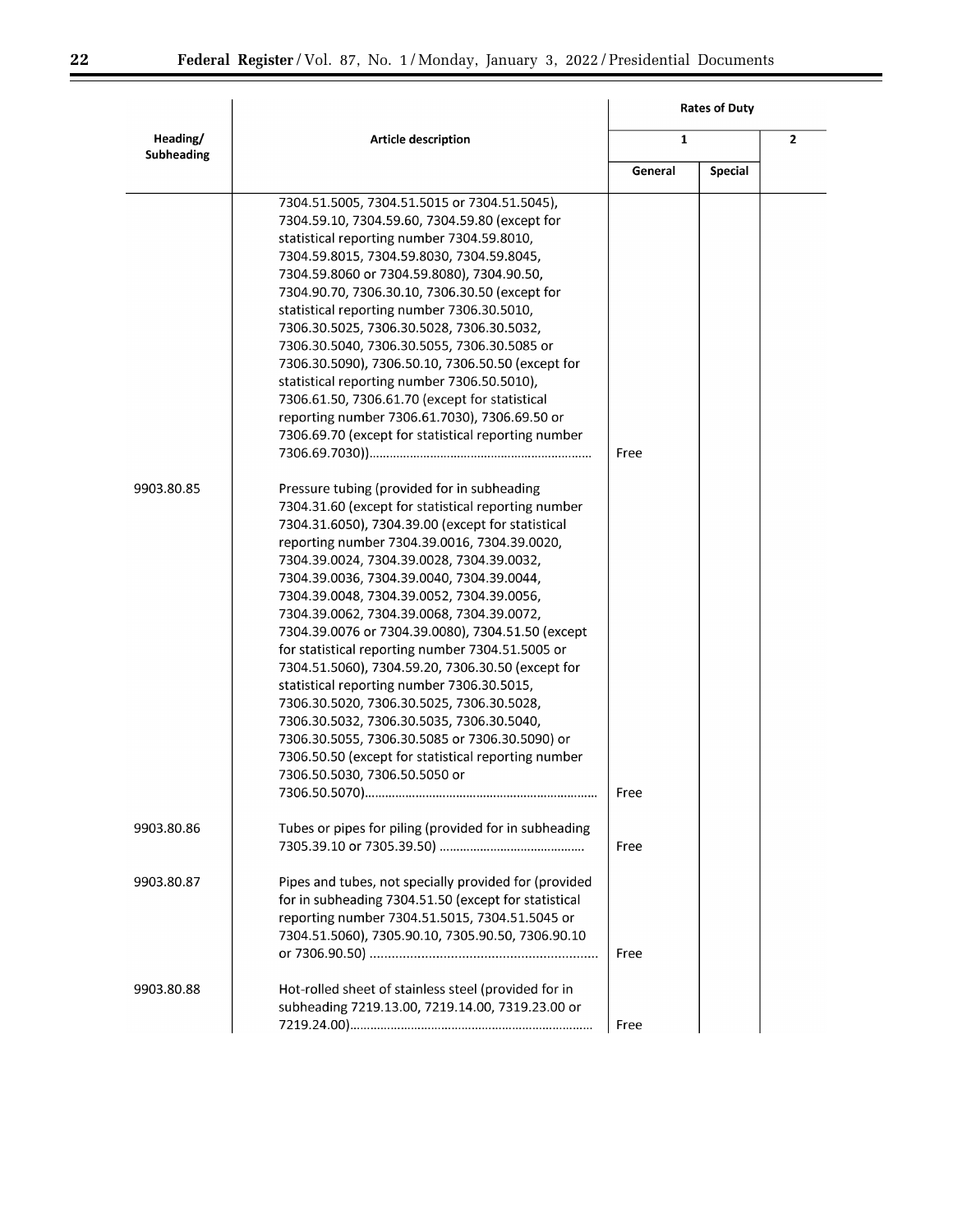|                        |                                                                                                                                                                                                                                                                                                                                   | <b>Rates of Duty</b> |                |                |
|------------------------|-----------------------------------------------------------------------------------------------------------------------------------------------------------------------------------------------------------------------------------------------------------------------------------------------------------------------------------|----------------------|----------------|----------------|
| Heading/<br>Subheading | Article description                                                                                                                                                                                                                                                                                                               | $\mathbf{1}$         |                | $\overline{2}$ |
|                        |                                                                                                                                                                                                                                                                                                                                   | General              | <b>Special</b> |                |
| 9903.80.89             | Hot-rolled strip of stainless steel (provided for in<br>subheading 7220.12.10 or 7220.12.50)                                                                                                                                                                                                                                      | Free                 |                |                |
| 9903.80.90             | Hot-rolled plate of stainless steel, in coils (provided<br>for in subheading 7219.11.00 or 7219.12.00)                                                                                                                                                                                                                            | Free                 |                |                |
| 9903.80.91             | Cold-rolled sheet of stainless steel (provided for in<br>subheading 7219.32.00, 7219.33.00, 7219.34.00,                                                                                                                                                                                                                           | Free                 |                |                |
| 9903.80.92             | Cold-rolled strip of stainless steel (provided for in<br>subheading 7220.20.10, 7220.20.60, 7220.20.70,<br>7220.20.80, 7220.20.90 or 7220.90.00)                                                                                                                                                                                  | Free                 |                |                |
| 9903.80.93             | Cold-rolled plate of stainless steel, in coils (provided<br>for in subheading 7219.31.00 (except for statistical                                                                                                                                                                                                                  | Free                 |                |                |
| 9903.80.94             | Wire of stainless steel, drawn (provided for in<br>subheading 7223.00.10, 7223.00.50 or 7223.00.90)                                                                                                                                                                                                                               | Free                 |                |                |
| 9903.80.95             | Pipes and tubes of stainless steel (provided for in<br>subheading 7304.41.30, 7304.41.60, 7304.49.00,<br>7305.31.60 (except for statistical reporting number<br>7305.31.6090), 7306.40.10, 7306.40.50, 7306.61.70<br>(except statistical reporting number 7306.61.7060) or<br>7306.69.70 (except for statistical reporting number | Free                 |                |                |
| 9903.80.96             | Line pipe of stainless steel (provided for in                                                                                                                                                                                                                                                                                     |                      |                |                |
| 9903.80.97             | subheading 7304.11.00 or 7306.11.00)<br>Bars and rods of stainless steel, cold finished<br>(provided for in subheading 7222.20.00 or                                                                                                                                                                                              | Free<br>Free         |                |                |
| 9903.80.98             | Bars and rods of stainless steel, hot-rolled (provided<br>for in heading 7221.00.00 (except for statistical<br>reporting number 7221.00.0017, 7221.00.0018 or<br>7221.00.0030) or subheading 7222.11.00, 7222.19.00<br>or 7222.40.30 (except for statistical reporting number                                                     | Free                 |                |                |
| 9903.80.99             | Blooms, billets and slabs of stainless steel (provided<br>for in subheading 7218.91.00 and 7218.99.00)                                                                                                                                                                                                                            | Free                 |                |                |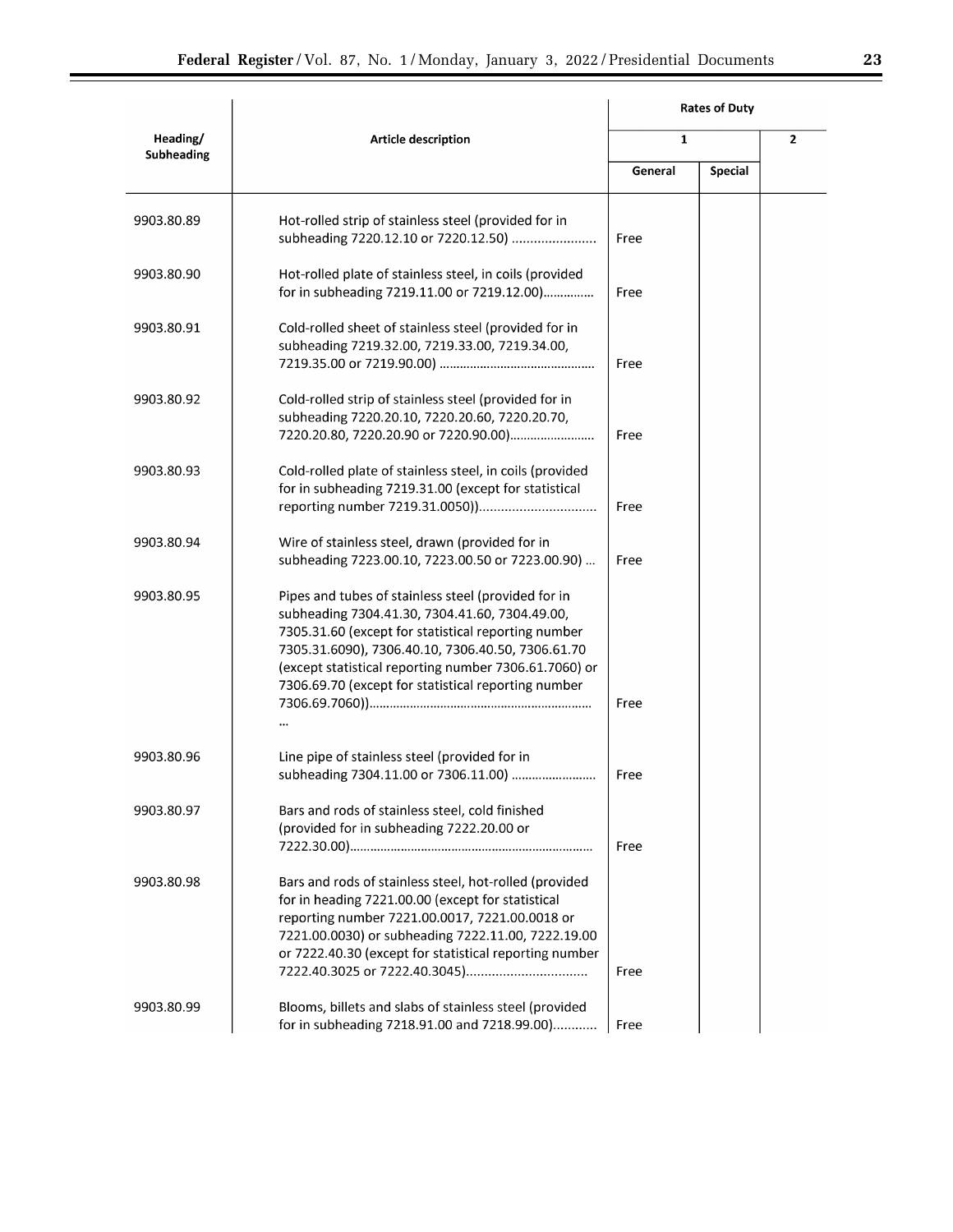▀

|                        |                                                                                                                                                                                                                                                                                                                                                                                 | <b>Rates of Duty</b> |                |                |
|------------------------|---------------------------------------------------------------------------------------------------------------------------------------------------------------------------------------------------------------------------------------------------------------------------------------------------------------------------------------------------------------------------------|----------------------|----------------|----------------|
| Heading/<br>Subheading | Article description                                                                                                                                                                                                                                                                                                                                                             | $\mathbf{1}$         |                | $\overline{2}$ |
|                        |                                                                                                                                                                                                                                                                                                                                                                                 | General              | <b>Special</b> |                |
| 9903.81.01             | Oil country pipe and tube goods of stainless steel<br>(provided for in subheading 7304.22.00, 7304.24.30,<br>7304.24.40, 7304.24.60, 7306.21.30, 7306.21.40 or                                                                                                                                                                                                                  | Free                 |                |                |
| 9903.81.02             | Ingot and other primary forms of stainless steel<br>(provided for in subheading 7218.10.00)                                                                                                                                                                                                                                                                                     | Free                 |                |                |
| 9903.81.03             | Flat-rolled products of stainless steel (provided for in<br>subheading 7219.21.00, 7219.22.00, 7219.31.00<br>(except for statistical reporting number                                                                                                                                                                                                                           | Free                 |                |                |
| 9903.81.04             | Bars and rods, hot-rolled, in irregularly wound coils,<br>of stainless steel (provided for in heading 7221.00.00<br>(except for statistical reporting number<br>7221.00.0005, 7221.00.0045 or                                                                                                                                                                                   | Free                 |                |                |
| 9903.81.05             | Angles, shapes and sections of stainless steel<br>(provided for in subheading 7222.40.30 (except for<br>statistical reporting number 7222.40.3065 or                                                                                                                                                                                                                            | Free                 |                |                |
| 9903.81.06             | Angles, shapes and sections (provided for in<br>subheading 7216.31.00, 7216.32.00, 7216.33.00,<br>7216.40.00, 7216.50.00, 7216.99.00, 7228.70.30<br>(except for statistical reporting number 7228.70.3060                                                                                                                                                                       | Free                 |                |                |
| 9903.81.07             | Bars and rods, hot-rolled, in irregularly wound coils<br>(provided for in subheading 7213.91.30, 9213.91.45,<br>7213.91.60, 7213.99.00 (except for statistical<br>reporting number 7213.99.0060), 7227.20.00 (except<br>for statistical reporting number 7227.20.0080) or<br>7227.90.60 (except for statistical reporting number<br>7227.90.6005, 7227.90.6010, 7227.90.6040 or | Free                 |                |                |
| 9903.81.08             | Wire (other than of stainless steel) (provided for in<br>subheading 7217.10.10, 7217.10.20, 7217.10.30,<br>7217.10.40, 7217.10.50, 7217.10.60, 7217.10.70,<br>7217.10.80, 7217.10.90, 7217.20.15, 7217.20.30,<br>7217.20.45, 7217.20.60, 7217.20.75, 7217.30.15,<br>7217.30.30, 7217.30.45, 7217.30.60, 7217.30.75,<br>7217.90.10, 7217.90.50, 7229.20.00, 7229.90.10,          |                      |                |                |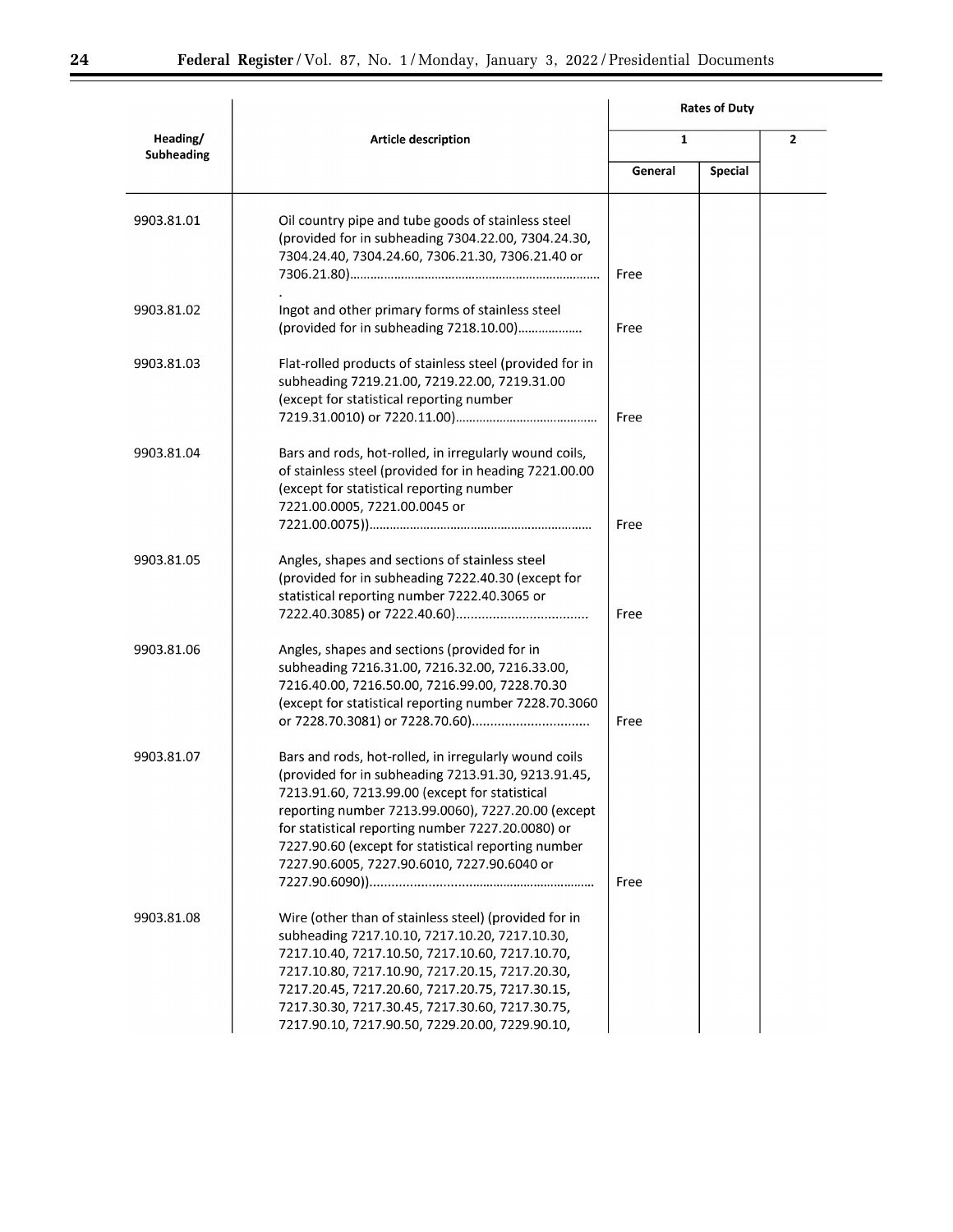| ı |  |
|---|--|
|   |  |
|   |  |

|                        |                                                                                                                                                                                                                                                                                                                                                                                                                                                                                                                           |              | <b>Rates of Duty</b> |                |
|------------------------|---------------------------------------------------------------------------------------------------------------------------------------------------------------------------------------------------------------------------------------------------------------------------------------------------------------------------------------------------------------------------------------------------------------------------------------------------------------------------------------------------------------------------|--------------|----------------------|----------------|
| Heading/<br>Subheading | Article description                                                                                                                                                                                                                                                                                                                                                                                                                                                                                                       | $\mathbf{1}$ |                      | $\overline{2}$ |
|                        |                                                                                                                                                                                                                                                                                                                                                                                                                                                                                                                           | General      | <b>Special</b>       |                |
|                        |                                                                                                                                                                                                                                                                                                                                                                                                                                                                                                                           | Free         |                      |                |
| 9903.81.09             | Bars, hot-rolled, not of stainless steel (provided for in<br>subheading 7213.20.00, 7213.99.00 (except for<br>statistical reporting number 7213.99.0030 or<br>7213.99.0090), 7214.10.00, 7214.30.00, 7214.91.00,<br>7214.99.00, 7215.90.10, 7227.20.00 (except for<br>statistical reporting number 7227.20.0030),<br>7227.90.60 (except for statistical reporting number<br>7227.90.6020, 7227.90.6030 or 7227.90.6035),<br>7228.20.10, 7228.30.80 (except for statistical<br>reporting number 7228.30.8010), 7228.40.00, | Free         |                      |                |
| 9903.81.10             | Bars, cold-finished, not of stainless steel (provided for<br>in subheading 7215.10.00, 7215.50.00, 7215.90.30,<br>7215.90.50, 7228.20.50, 7228.50.50 or                                                                                                                                                                                                                                                                                                                                                                   | Free         |                      |                |
| 9903.81.11             | Angles, shapes and sections of a type known as "light-<br>shaped bars" (provided for in subheading 7216.10.00,<br>7216.21.00, 7216.22.00 or 7228.70.30 (except for<br>statistical reporting number 7228.70.3010,                                                                                                                                                                                                                                                                                                          | Free         |                      |                |
| 9903.81.12             | Reinforcing bars (provided for in subheading<br>7213.10.00, 7214.20.00 or 7228.30.80 (except for<br>statistical reporting number 7228.30.8005,<br>7228.30.8015, 7228.30.8041, 7228.30.8045 or                                                                                                                                                                                                                                                                                                                             | Free         |                      |                |
| 9903.81.13             | Sheet piling (provided for in subheading                                                                                                                                                                                                                                                                                                                                                                                                                                                                                  | Free         |                      |                |
| 9903.81.14             | Nonumerated railroad good (provided for in<br>subheading 7302.40.00, 7302.90.10 or                                                                                                                                                                                                                                                                                                                                                                                                                                        | Free         |                      |                |
| 9903.81.15             | Rails other than those known as "standard rails"<br>(provided for in subheading 7302.10.10 (except for<br>statistical reporting number 7302.10.1010,<br>7302.10.1035, 7302.10.1065 or                                                                                                                                                                                                                                                                                                                                     | Free         |                      |                |
| 9903.81.16             | Rails known as "standard rails" (provided for in<br>subheading 7302.10.10 (except for statistical<br>reporting number 7302.10.1015, 7302.10.1025,                                                                                                                                                                                                                                                                                                                                                                         |              |                      |                |